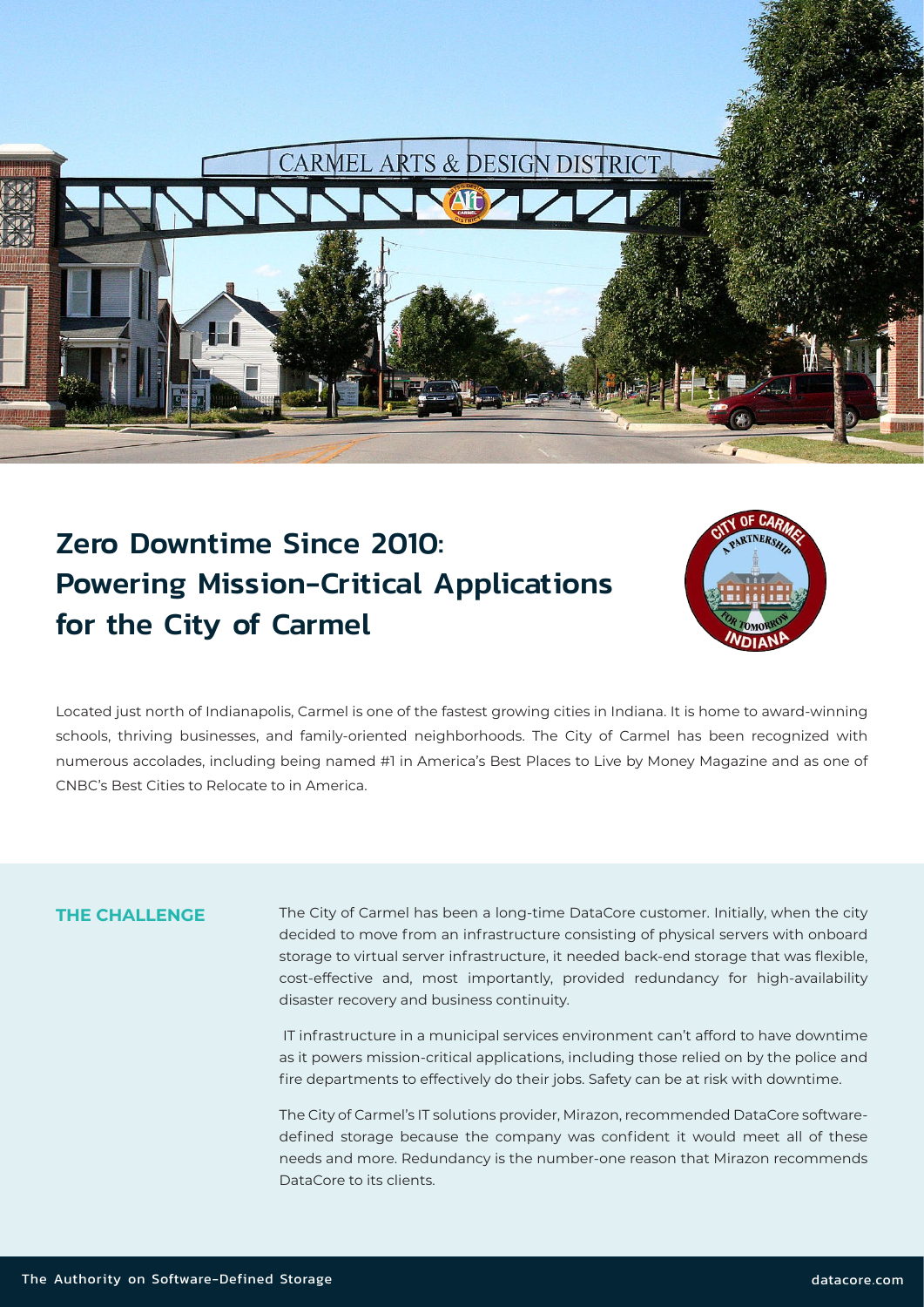**THE SOLUTION** The City of Carmel is responsible for supporting more than ten departments, including engineering, permitting, police and fire operations. Its infrastructure currently consists of more than 80 virtual servers, powered by DataCore softwaredefined storage, that run everything from file servers to Exchange servers, VoIP, and more. The environment includes a VMware cluster that is stretched over two locations, running on iSCSI. Each location has a DataCore node installed directly onto HPE servers with Intel processors to support the ESXi hosts.

> The primary benefit that the City of Carmel enjoys with DataCore software-defined storage is reliable disaster recovery/business continuity. DataCore constantly mirrors data at high speeds between the city's two geographically separate locations. When an issue occurs that prevents applications from reaching data at one location, failover to the mirrored copy triggers instantaneously and automatically without disruption, scripting or manual intervention. Similarly, DataCore's built-in automation takes care of resynchronization and failback to normal operations after the original cause of the outage is resolved.

> "DataCore works extremely well from a high availability standpoint and allows for proactive and reactive failures—while still providing high performance," said Rebecca Chike, systems supervisor for the City of Carmel. "If one site goes down, the city can still function, and end users don't even know there is a problem. With DataCore, we can always stay up."

#### **THE RESULTS**

**Zero storage downtime since 2010.**

**Ease of use, flexibility, and ability to extend the life of existing hardware provides significant cost savings for the City of Carmel, including an estimated savings of \$75,000 in hardware costs.**

**Able to scale infrastructure from 30 virtual machines to 80 without any issues.** 

### **The Benefits:**

#### **Unparalleled Disaster Recovery and Business Continuity**

Since installing DataCore, there have been several occasions where there was an issue at one of the two sites that caused an outage. With DataCore, the City of Carmel always has a mirrored copy of data at the other site and has been able to seamlessly failover, either proactively (in the event of maintenance) or reactively in the event of an outage. For example, as a rapidly growing city, Carmel has many construction projects occurring simultaneously at any time. In one instance when a contractor mistakenly

cut fiber, the city was able to keep working and the end users were completely unaware of the problem because the second site was up. Maintenance is also much simpler because IT can fail over to one side.

"It is so important to keep our systems up and running at all times. DataCore software-defined storage gives me peace of mind because I know I can rely on it, along with outstanding support from both Mirazon and DataCore," stated Chike. "DataCore is an excellent solution that has been rock solid."